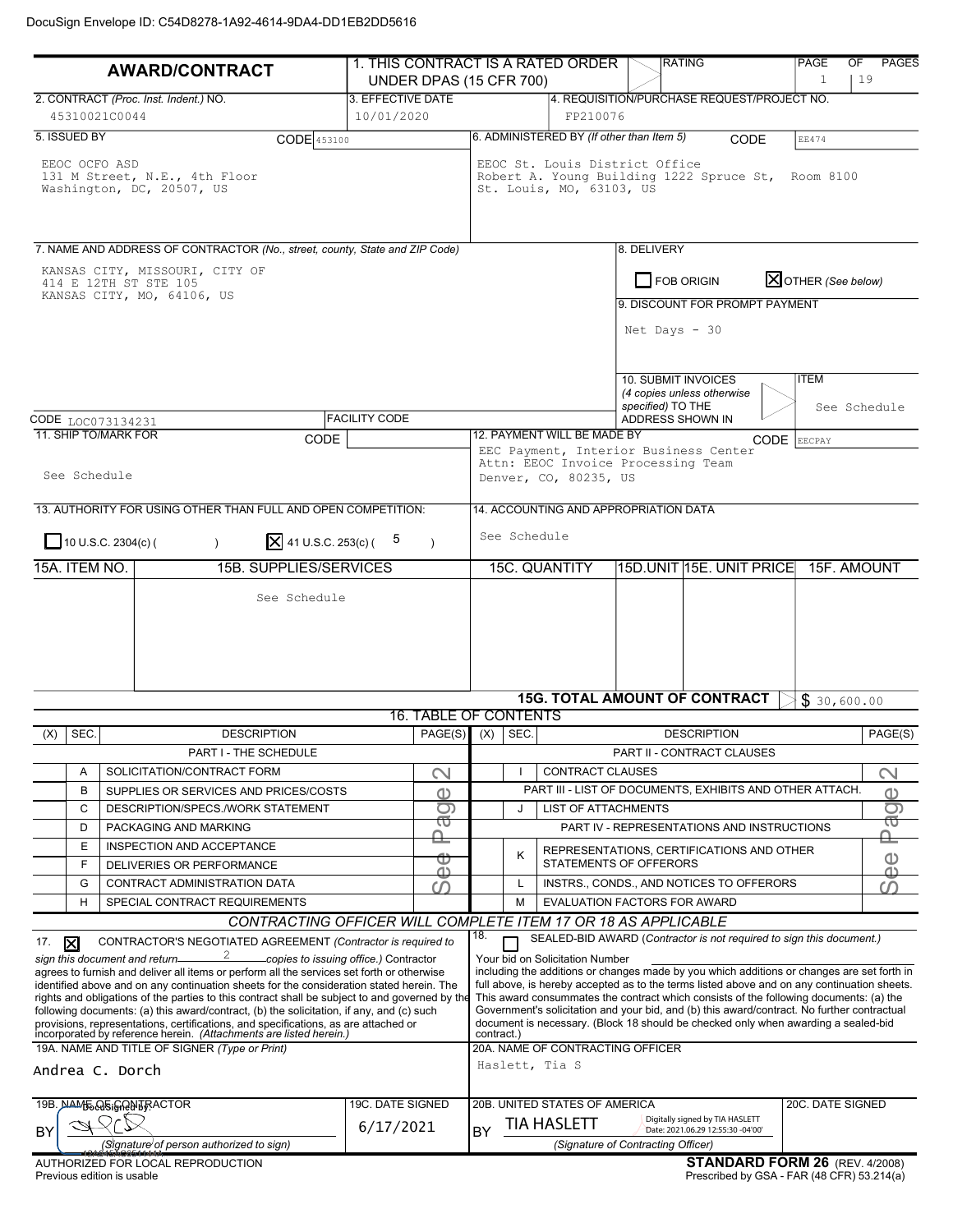### **TABLE OF CONTENTS:**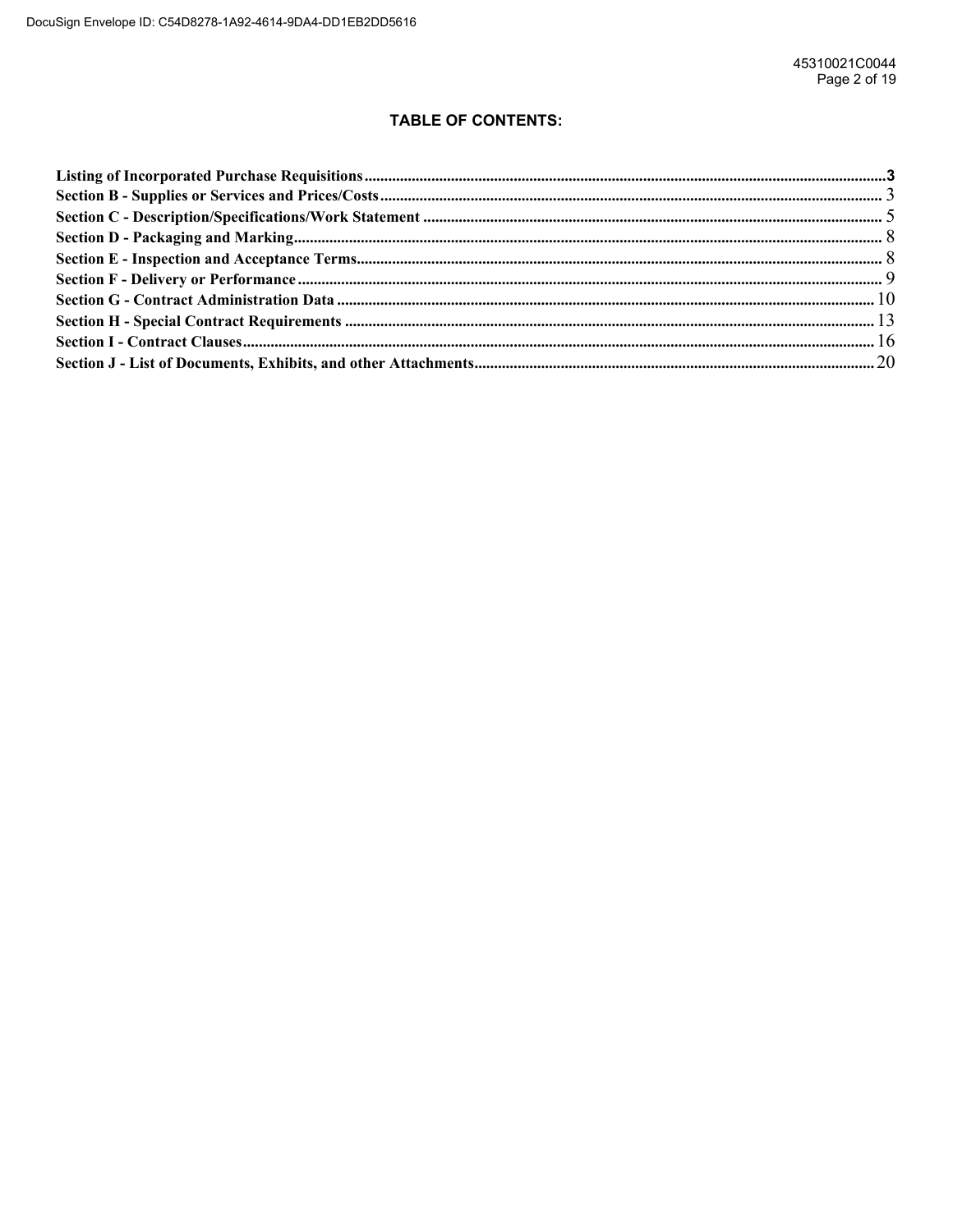# **Listing of Incorporated Purchase Requisitions**

**Incorporated Purchase Requisition Numbers:**

**FP210076**

# **Section B - Supplies or Services and Prices/Costs**

| Item Number                  | Base Item                              | Supplies/Services                                                                                       | Quantity              | Unit        |
|------------------------------|----------------------------------------|---------------------------------------------------------------------------------------------------------|-----------------------|-------------|
|                              | <b>Number</b>                          |                                                                                                         |                       |             |
| 0001                         |                                        | TITLE VII, ADEA, ADA, AND GINA                                                                          | 37                    | EA          |
|                              |                                        | <b>CHARGE RESOLUTIONS</b>                                                                               |                       |             |
|                              | <b>Contract Type: Firm Fixed Price</b> |                                                                                                         |                       |             |
|                              |                                        |                                                                                                         |                       |             |
|                              |                                        |                                                                                                         | Unit Price            | \$800.00    |
|                              |                                        |                                                                                                         | <b>Extended Price</b> | \$29,600.00 |
|                              |                                        |                                                                                                         |                       |             |
|                              | Description:                           |                                                                                                         |                       |             |
|                              |                                        | Processing and Resolving, Title VII, ADEA, ADA and GINA Charges. Each Charge must have been filed       |                       |             |
|                              |                                        | since October 1, 2016, (or since October 1, 2015, for each charge where a determination of reasonable   |                       |             |
|                              |                                        | cause is issued, and the charge is processed through hearings and/or litigation) and resolved in        |                       |             |
|                              |                                        |                                                                                                         |                       |             |
|                              |                                        | accordance with a charge resolution plan if applicable. Period of Performance: 10/01/2020 - 09/30/2021. |                       |             |
|                              |                                        |                                                                                                         |                       |             |
| <b>Purchase Requisitions</b> |                                        | FP210076                                                                                                |                       |             |
|                              |                                        |                                                                                                         |                       |             |
|                              |                                        |                                                                                                         | <b>ACRN</b>           |             |
|                              |                                        |                                                                                                         | <b>Funded Amount</b>  | \$29,600.00 |
|                              |                                        |                                                                                                         |                       |             |
|                              |                                        |                                                                                                         |                       |             |
|                              |                                        |                                                                                                         |                       |             |
| IDC Type:                    |                                        | Not Applicable                                                                                          |                       |             |
|                              |                                        |                                                                                                         |                       |             |
| Item Number                  | Base Item                              | Supplies/Services                                                                                       | Quantity              | Unit        |
|                              |                                        |                                                                                                         |                       |             |
|                              | <b>Number</b>                          |                                                                                                         |                       |             |
| 0002                         |                                        | FY 2021 FEPA ENGAGEMENT                                                                                 | 1                     | LT          |
|                              |                                        | <b>FUNDING</b>                                                                                          |                       |             |
|                              | <b>Contract Type: Firm Fixed Price</b> |                                                                                                         |                       |             |
|                              |                                        |                                                                                                         | <b>Unit Price</b>     | \$1,000.00  |
|                              |                                        |                                                                                                         | <b>Extended Price</b> | \$1,000,00  |

|                              |              | <b>Extended Price</b>                                                                                        | \$1.000.00 |
|------------------------------|--------------|--------------------------------------------------------------------------------------------------------------|------------|
|                              |              |                                                                                                              |            |
|                              | Description: |                                                                                                              |            |
|                              |              | Submission of an acceptable written proposal detailing a joint EEOC/FEPA enforcement, outreach, or           |            |
|                              |              | training activity in support of a Strategic Enforcement Plan or District Complement plan prior to 9/30/2021. |            |
|                              |              | Period of Performance: 10/01/2020 - 09/30/2021                                                               |            |
|                              |              |                                                                                                              |            |
| <b>Purchase Requisitions</b> |              | FP210076                                                                                                     |            |
|                              |              |                                                                                                              |            |
|                              |              | <b>ACRN</b>                                                                                                  |            |
|                              |              | <b>Funded Amount</b>                                                                                         | \$1,000.00 |
|                              |              |                                                                                                              |            |

IDC Type: Not Applicable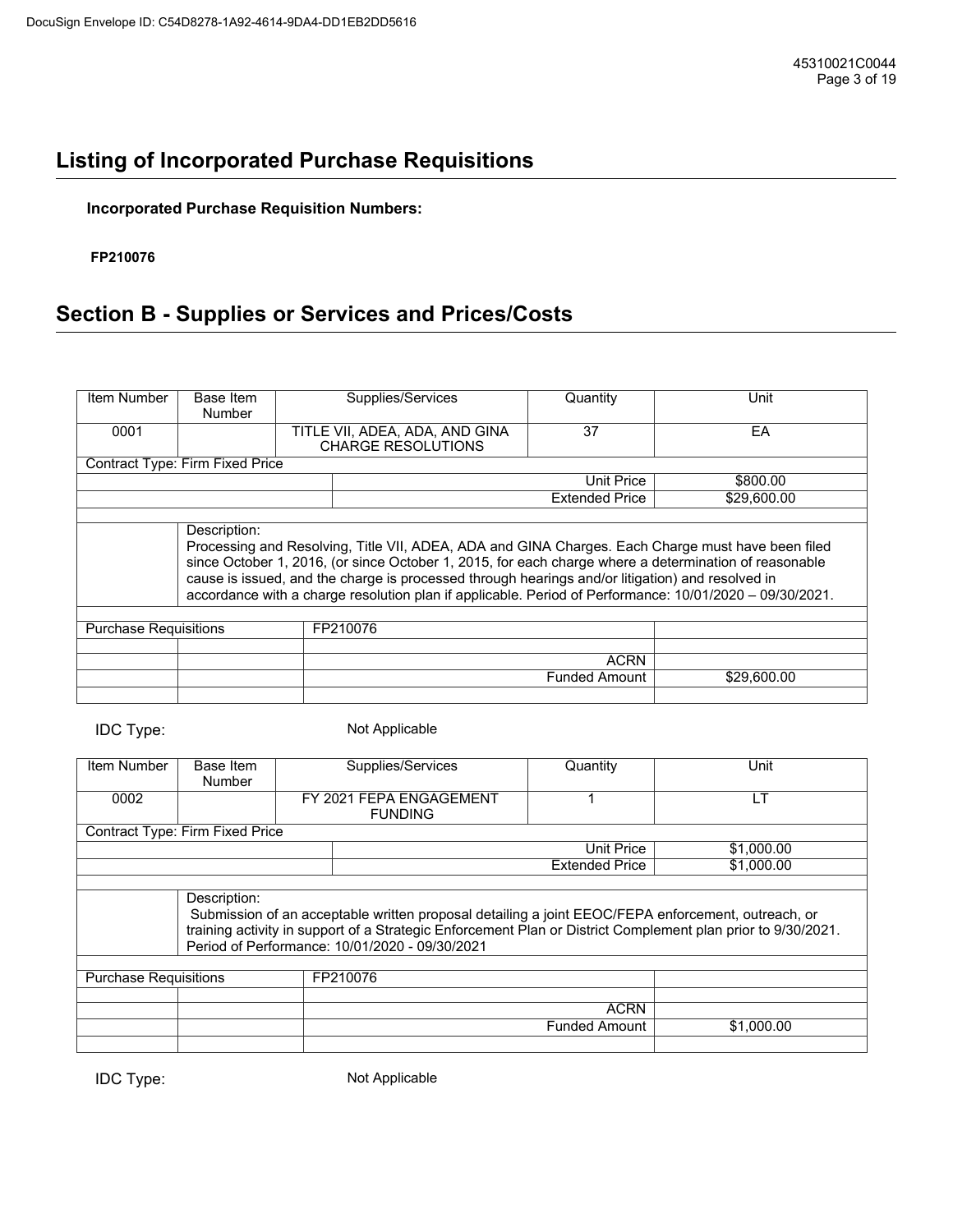| Item<br>Number               | <b>Base Item</b><br><b>Number</b>                                                                                                                                                                                                                                                                                                                                                                                                            | Supplies/Services                                                           |  |  |  |
|------------------------------|----------------------------------------------------------------------------------------------------------------------------------------------------------------------------------------------------------------------------------------------------------------------------------------------------------------------------------------------------------------------------------------------------------------------------------------------|-----------------------------------------------------------------------------|--|--|--|
| 0003                         |                                                                                                                                                                                                                                                                                                                                                                                                                                              | OPTION YEAR 1 - TITLE VII, ADEA, ADA, AND GINA<br><b>CHARGE RESOLUTIONS</b> |  |  |  |
|                              |                                                                                                                                                                                                                                                                                                                                                                                                                                              |                                                                             |  |  |  |
|                              | Description:<br>Processing and Resolving, Title VII, ADEA, ADA and GINA Charges. Each Charge must have been filed since<br>October 1, 2017, (or since October 1, 2016, for each charge where a determination of reasonable cause is<br>issued, and the charge is processed through hearings and/or litigation) and resolved in accordance with a<br>charge resolution plan if applicable.<br>Period of Performance: 10/01/2021 - 09/30/2022. |                                                                             |  |  |  |
|                              |                                                                                                                                                                                                                                                                                                                                                                                                                                              |                                                                             |  |  |  |
| <b>Purchase Requisitions</b> |                                                                                                                                                                                                                                                                                                                                                                                                                                              |                                                                             |  |  |  |
|                              |                                                                                                                                                                                                                                                                                                                                                                                                                                              |                                                                             |  |  |  |

IDC Type: Not Applicable

| Item<br><b>Number</b>        | Base Item<br>Number                                                                                                                                                                                                  | Supplies/Services                                                        |  |  |  |
|------------------------------|----------------------------------------------------------------------------------------------------------------------------------------------------------------------------------------------------------------------|--------------------------------------------------------------------------|--|--|--|
| 0004                         |                                                                                                                                                                                                                      | OPTION YEAR 1 - TITLE VII, ADEA, ADA, AND GINA<br><b>INTAKE SERVICES</b> |  |  |  |
|                              | Description:<br>Provide Intake Services for charges, with affidavits, filed during the period October 1, 2021 to September 30,<br>2022 at a price of \$80 per charge. Period of Performance: 10/01/2021 - 09/30/2022 |                                                                          |  |  |  |
| <b>Purchase Requisitions</b> |                                                                                                                                                                                                                      |                                                                          |  |  |  |

IDC Type: Not Applicable

| Item<br><b>Number</b>        | Base Item<br><b>Number</b>                                                                                    | Supplies/Services                          |  |  |  |  |
|------------------------------|---------------------------------------------------------------------------------------------------------------|--------------------------------------------|--|--|--|--|
| 0005                         |                                                                                                               | OPTION YEAR 1 - FY 2022 EEOC/FEPA TRAINING |  |  |  |  |
|                              |                                                                                                               |                                            |  |  |  |  |
|                              | Description:                                                                                                  |                                            |  |  |  |  |
|                              | Training to facilitate successful completion of contract, including EEOC-Sponsored Annual Training. Period of |                                            |  |  |  |  |
|                              | Performance: 10/01/2021 - 09/30/2022.                                                                         |                                            |  |  |  |  |
|                              |                                                                                                               |                                            |  |  |  |  |
| <b>Purchase Requisitions</b> |                                                                                                               |                                            |  |  |  |  |
|                              |                                                                                                               |                                            |  |  |  |  |

IDC Type: Not Applicable

| Item                         | Base Item                                                                                                 | Supplies/Services                                                           |  |  |  |  |
|------------------------------|-----------------------------------------------------------------------------------------------------------|-----------------------------------------------------------------------------|--|--|--|--|
| <b>Number</b>                | <b>Number</b>                                                                                             |                                                                             |  |  |  |  |
| 0006                         |                                                                                                           | OPTION YEAR 2 - TITLE VII, ADEA, ADA, AND GINA<br><b>CHARGE RESOLUTIONS</b> |  |  |  |  |
|                              |                                                                                                           |                                                                             |  |  |  |  |
|                              | Description:                                                                                              |                                                                             |  |  |  |  |
|                              | Processing and Resolving, Title VII, ADEA, ADA and GINA Charges. Each Charge must have been filed since   |                                                                             |  |  |  |  |
|                              | October 1, 2018, (or since October 1, 2017, for each charge where a determination of reasonable cause is  |                                                                             |  |  |  |  |
|                              | issued, and the charge is processed through hearings and/or litigation) and resolved in accordance with a |                                                                             |  |  |  |  |
|                              | charge resolution plan if applicable. Period of Performance: 10/01/2022 - 09/30/2023.                     |                                                                             |  |  |  |  |
|                              |                                                                                                           |                                                                             |  |  |  |  |
| <b>Purchase Requisitions</b> |                                                                                                           |                                                                             |  |  |  |  |
|                              |                                                                                                           |                                                                             |  |  |  |  |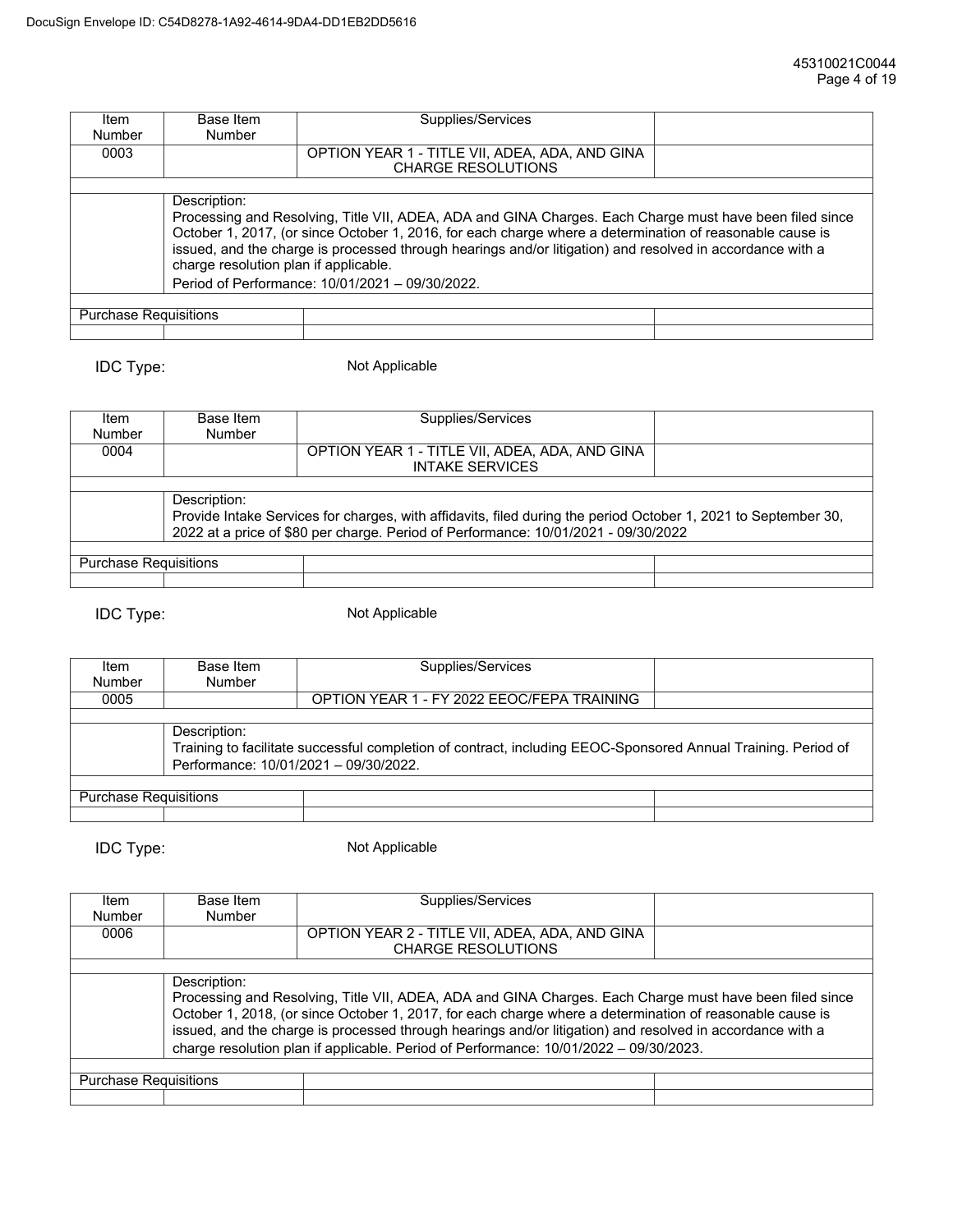**IDC Type:** Not Applicable

| Item<br>Number               | Base Item<br><b>Number</b>                                                                                     | Supplies/Services                                                        |  |  |  |
|------------------------------|----------------------------------------------------------------------------------------------------------------|--------------------------------------------------------------------------|--|--|--|
| 0007                         |                                                                                                                | OPTION YEAR 2 - TITLE VII, ADEA, ADA, AND GINA<br><b>INTAKE SERVICES</b> |  |  |  |
|                              |                                                                                                                |                                                                          |  |  |  |
|                              | Description:                                                                                                   |                                                                          |  |  |  |
|                              | Provide Intake Services for charges, with affidavits, filed during the period October 1, 2022 to September 30, |                                                                          |  |  |  |
|                              | 2023 at a price of \$80 per charge. Period of Performance: 10/01/2022 - 09/30/2023.                            |                                                                          |  |  |  |
|                              |                                                                                                                |                                                                          |  |  |  |
| <b>Purchase Requisitions</b> |                                                                                                                |                                                                          |  |  |  |
|                              |                                                                                                                |                                                                          |  |  |  |

IDC Type: Not Applicable

| Item                         | Base Item                                                                                                      | Supplies/Services                          |  |  |  |
|------------------------------|----------------------------------------------------------------------------------------------------------------|--------------------------------------------|--|--|--|
| Number                       | <b>Number</b>                                                                                                  |                                            |  |  |  |
| 0008                         |                                                                                                                | OPTION YEAR 2 - FY 2023 EEOC/FEPA TRAINING |  |  |  |
|                              |                                                                                                                |                                            |  |  |  |
|                              | Description:                                                                                                   |                                            |  |  |  |
|                              | Training to facilitate successful completion of contract, including EEOC- Sponsored Annual Training. Period of |                                            |  |  |  |
|                              | Performance: 10/01/2022 - 09/30/2023.                                                                          |                                            |  |  |  |
|                              |                                                                                                                |                                            |  |  |  |
| <b>Purchase Requisitions</b> |                                                                                                                |                                            |  |  |  |
|                              |                                                                                                                |                                            |  |  |  |
|                              |                                                                                                                |                                            |  |  |  |

**IDC Type:** Not Applicable

## **Section C - Description/Specifications/Work Statement**

#### **C.1 Background**

A. The Equal Employment Opportunity Commission (EEOC) is authorized by statute to use the services of State and Local Fair Employment Practices Agencies (FEPAs) to assist it in meeting its statutory mandate to enforce Title VII of the Civil Rights Act of 1964, as amended (Title VII); the Age Discrimination in Employment Act (ADEA) of 1967, as amended; the Americans with Disabilities Act (ADA) of 1990, as amended; and, the Genetic Information Nondiscrimination Act (GINA) of 2008. The EEOC also recognizes the need to ensure the employment rights of individuals granted by Federal, State, and Local anti-discrimination laws.

B. As part of the Congressional mandate, the EEOC is required to establish an integrated system for a more expeditious resolution of employment discrimination charges. The EEOC has entered into a partnership with the FEPA, herein referred to as the Contractor, for continuous development and enhancement of this system.

#### **C.2 Scope of Work**

A. The Contractor agrees to work with the EEOC in the maintenance and enhancement of a national, integrated employment discrimination law enforcement and charge resolution system by accomplishing various objectives that include, but are not limited to, the following:

1. Implementation by the Contractor of procedures that provide for professional intake of all charges the FEPA initially receives, prompt notification to respondents, resolution of charges on a current basis, determinations supported by evidence, and resolutions with remedies;

2. The training of Contractor personnel in charge processing procedures compatible with those of the EEOC, on an as needed basis;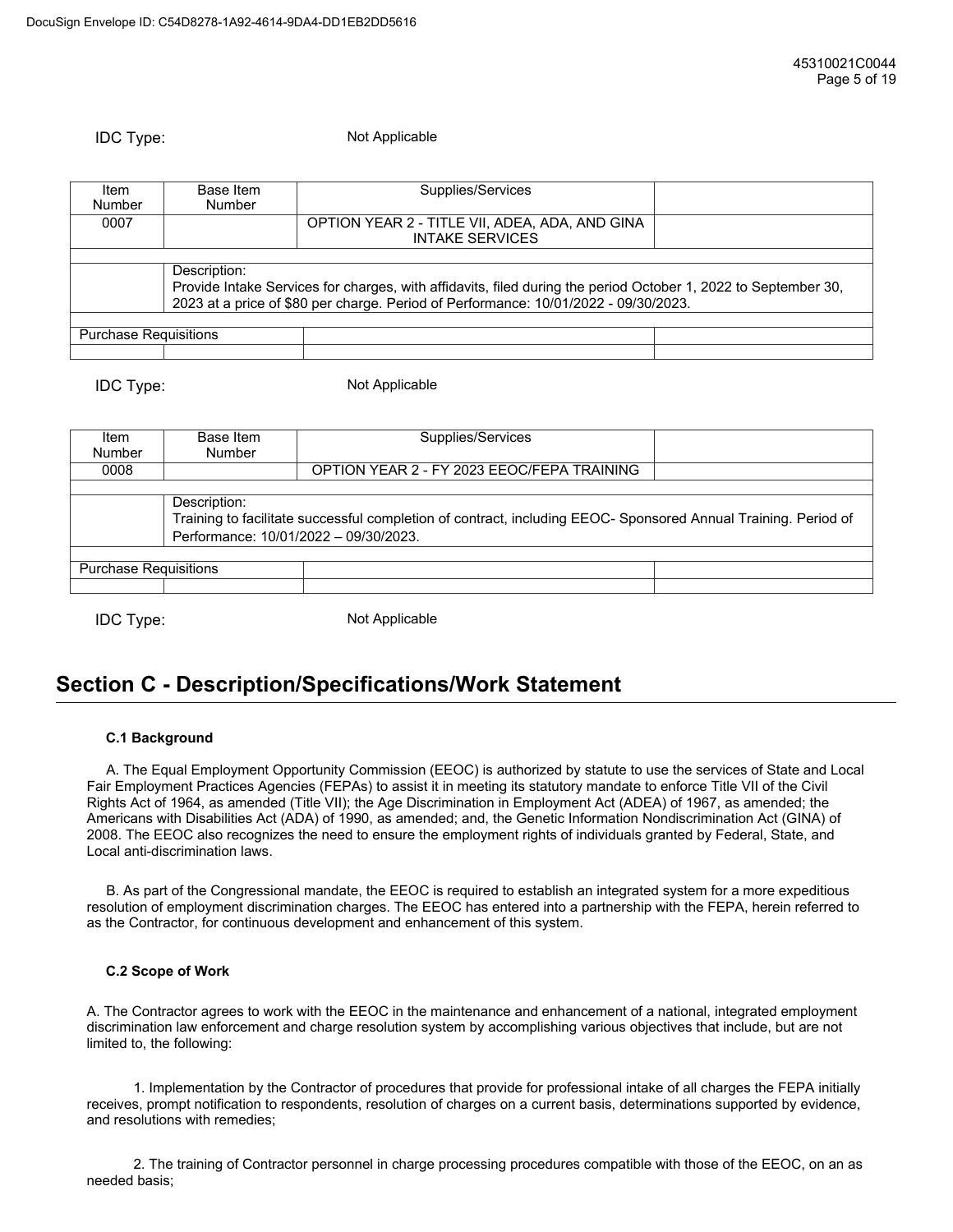3. Use by the Contractor of an employment discrimination charge form that, within statutory limitations, is acceptable to the EEOC and the Contractor;

4. Use by the Contractor of processing terminology (such as common language pertaining to types of resolutions) that is the same as or compatible with that used by the EEOC;

5. The development and maintenance of a system to ensure that the EEOC and the Contractor maintain compatible procedural and substantive standards;

6. The identification by the Contractor and the EEOC of legislative changes that may be appropriate for the establishment of integrated and efficient charge processing systems; and

7. Use of an effective case management system, and as applicable, adherence to a Charge Resolution Plan that:

a. enhances quality and efficiency in the Contractor's charge resolution systems;

b. establishes annual charge resolution objectives and provides mechanisms for fixing accountability and measuring progress toward those objectives;

c. develops procedures and processes designed to reduce inventories of dual- filed charges that will ensure maintenance of a charge inventory of less than 365 days; and

d. ensures that quality standards are met and are commensurate with the EEOC's policies and statutory responsibilities.

B. When an agreement on the above requirements is reached between the Contractor and the EEOC, it must be included as part of the executed Worksharing Agreement. The effective date of the Worksharing Agreement will run concurrently with the effective date of this contract. Upon execution, the Worksharing Agreement dated 10/08/2020, is incorporated by reference into this contract.

C. The Contractor and EEOC, as a condition to the maintenance of this contract, shall approve the Worksharing Agreement. Once the Contractor or the EEOC has been designated to process the charge, only the designated party will process the charge. The other party shall refrain from processing the charge pending completion by the initial processor to preclude duplication of effort.

D. The Contractor shall:

1. Implement in partnership with the EEOC, a system that permits each party to perform various functions on behalf of the other, for example, accepting charges for each other, within the statutory limitations; and

2. Commit itself to maintenance of effort. Should the Contractor or the governmental body that provides its funds (a) reduce the Contractor's resources in anticipation of or as a result of the EEOC contract funds, (b) place restrictions on the use of its funds, or (c) revise the Contractor's operating procedures or regulations that impact on its ability to perform under its contract, the EEOC may consider it to be a material breach of this contract and may, among other things, reduce its funding of this contract or require the return of all or a portion of the funds provided by the EEOC under this contract.

E. It is understood and expressly agreed to by both parties to this contract that all provisions of the EEOC's Contracting Principles for State and Local FEPA for Fiscal Year 2021 are incorporated in their entirety into this contract.

#### **C.3 Statement of Work**

Processing of Charges - Title VII Charges, and/or ADEA Charges (if applicable), ADA Charges and/or GINA Charges (if applicable):

A. The Contractor shall submit charges to the EEOC for contract credit including, but not limited to, no cause findings, successful settlements, successful conciliations, administrative resolutions, final orders issued following and pursuant to administrative hearings and litigation. The EEOC shall not award any contract credit for resolutions by the Contractor based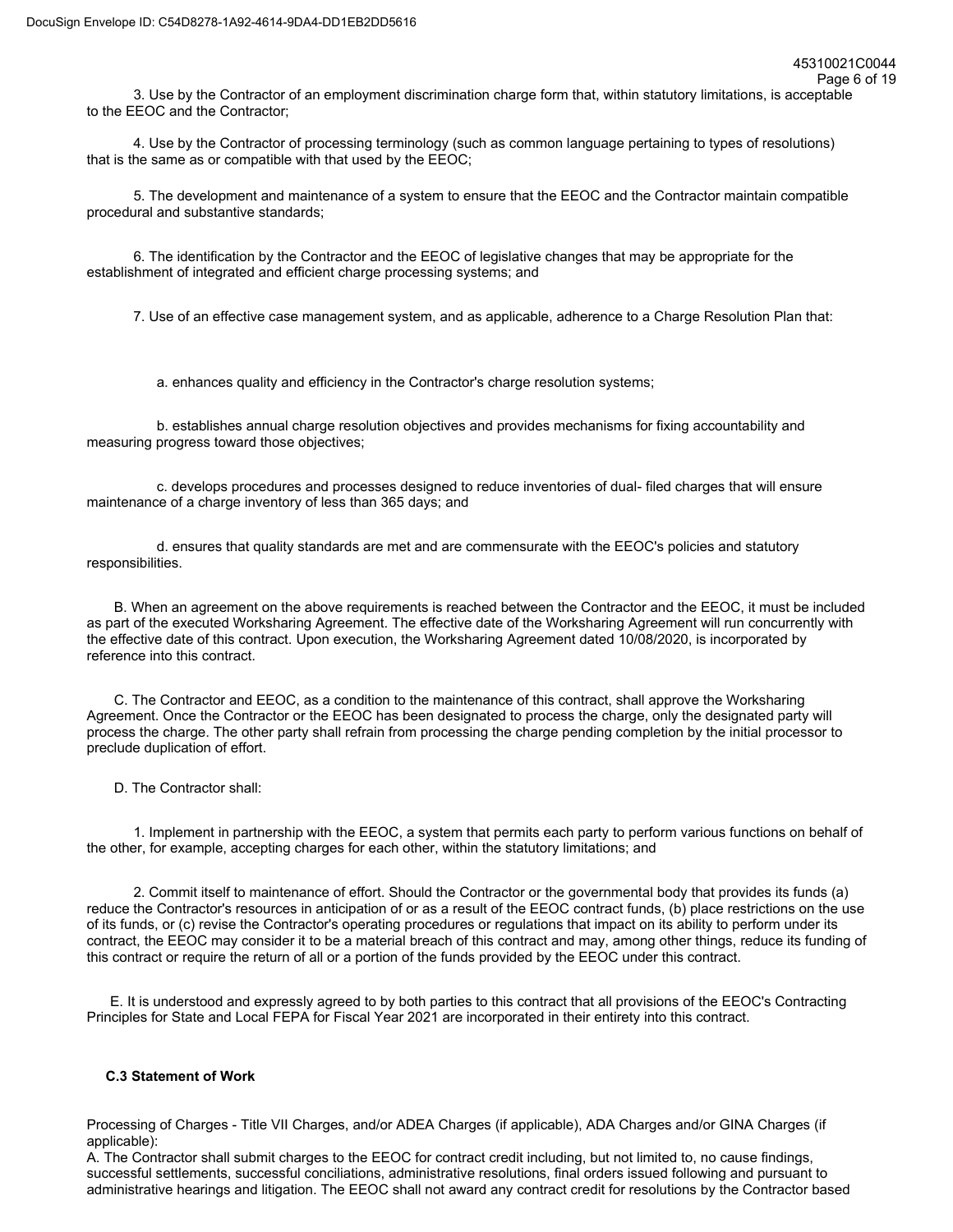45310021C0044 Page 7 of 19

```
on no jurisdiction (except in cases where an investigation is actually required to determine jurisdiction) or resolutions based
on the charging party's failure to establish a bona fide charge.
```
September 30, 2021 as follows:

B. All charges submitted for credit under this contract shall be completed by the Contractor between October 1, 2020 and

1. All charges will be evaluated, and determinations made in accordance with the theories of discrimination inemployment as developed under Title VII, the ADEA, ADA and the GINA, as appropriate.

2. Investigation and resolution of individual charges pursuant to this contract shall be conducted in a manner designed to effectuate relief for the charging party and shall be carried out as expeditiously as possible.

3. All final actions, litigation, and intake services for which payment is requested under this contract will be processed and awarded contract credit in compliance with the State and Local Handbook and the Worksharing Agreement.

4. Contract credit submissions will include final dispositions of charges (i.e. final actions). When administrative appeal rights exist, the final disposition of a charge occurs only after the time for appeal has expired or the appeal has been processed to completion. In cases where the administrative appeal has been processed, the date of the notice of the final result of the appeal is the operative date. This applies in all cases where an administrative appeal is provided, whether the case is administratively resolved, dismissed, decided, or when no cause is found. The fifteen-day period during which a Substantial Weight Review may be requested and/or the period during which a Substantial Weight Review is conducted is not considered for the purposes of computing the operative date of the final disposition of a charge.

5. Contract credit submissions that are not final dispositions will include:

a. Charges to be litigated by the Contractor where the EEOC receives copies of the complaints bearing confirmation of the filing dates with the Court, or other appropriate official confirmation of the filing dates of the complaints;

b. Certain types of charges that must be transferred to the EEOC that are not final actions by the Contractor, as specified in the State and Local Handbook and;

c. Intake services by the Contractor where the EEOC accepts for processing a charge initially filed outside the jurisdiction of the Contractor, or any other FEPA, and for which the Contractor has prepared all charge intake documentation, including a complete affidavit, as required by the EEOC. In addition, contract credit for intake services will be given when the EEOC accepts for processing a charge initially filed with but not jurisdictional with the Contractor and the Contracting Officer's Representative (COR) determines and justifies that there is a need to service charging parties who live at great distances from

an EEOC or FEPA office.

6. Charge resolutions submitted for contract credit pursuant to this contract will be identified by the Contractor by timely and accurate data entries on the EEOC IMS or any successor system, if applicable. Where the Contractor is not on the EEOC IMS or any successor system, charge resolutions submitted for credit pursuant to this contract will be designated in a monthly status report from the Contractor to the COR.

7. All charges will be processed by the Contractor in accordance with the Contractor's applicable State or Local Laws.

8. Contract credit will not be allowed for any charge subject to a processing fee. If such a fee is imposed or implemented during the period of the contract, the contract may be terminated in accordance with Clause 52.249-4, Termination for Convenience of the Government (Services) (Short Form).

9. The Contractor shall preserve all case files and records relevant to all charges or actions until final disposition of such charges or actions by the Contractor and the EEOC and other federal authorities including federal courts.

### **Section D - Packaging and Marking**

Charge/case file material and reports to be furnished to the designated field office may be through the regular U.S. mail and should be adequately packaged to assure safe delivery to the designated office or via electronic transmission.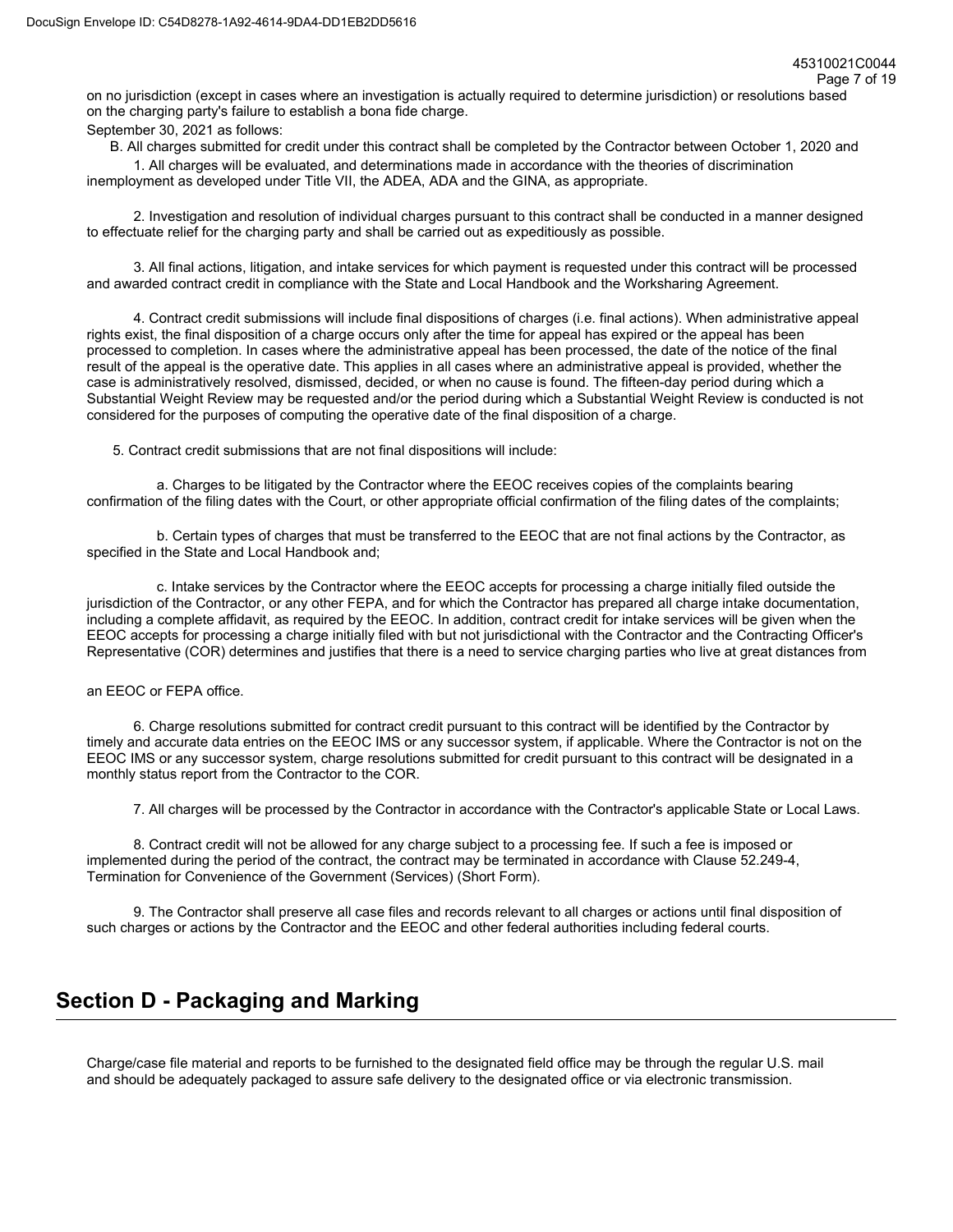### **Section E - Inspection and Acceptance Terms**

A. Inspection and Acceptance shall be made by the COR. Inspection and acceptance shall be made pursuant to the standards set forth in the EEOC's Compliance Manual, and applicable section(s) of the State and Local Handbook.

B. The COR will ensure that the Contractor maintains performance that is consistent with the criteria and requirements contained herein, as well as in the Substantial Weight Review Procedures and Worksharing Agreements. The EEOC District Office will conduct an on-site evaluation of the investigative and administrative charge processing procedures of the Contractor as needed. Accordingly, the Contractor is expected to comply with reasonable requests for providing and/or making available information concerning various aspects of their processes and procedures as they relate to or impact on themanagement and disposition of the dual-filed inventory. Such information includes but is not limited to staffing information, case management printouts, charge processing documentation, and any other material and data as may be related and/or apply to the processing of dual-filed charges or administration of the contract.

### **Section F - Delivery or Performance**

| 0001<br>Line Item:               |                                |                                                                                                                  |
|----------------------------------|--------------------------------|------------------------------------------------------------------------------------------------------------------|
| Period Of Performance Start Date | Period Of Performance End Date | Period Of Performance Address                                                                                    |
| 10/1/20                          | 9/30/21                        | EEOC St. Louis District Office<br>Robert A. Young Building 1222 Spruce St, Room 8100<br>St. Louis<br>MO US 63103 |

#### **Line Item: 0002**

| Period Of Performance Start Date | Period Of Performance End Date | Period Of Performance Address                                                                                    |
|----------------------------------|--------------------------------|------------------------------------------------------------------------------------------------------------------|
| 10/1/20                          | 9/30/21                        | EEOC St. Louis District Office<br>Robert A. Young Building 1222 Spruce St, Room 8100<br>St. Louis<br>MO US 63103 |

#### **F.1 PERIOD OF PERFORMANCE**

A. The period of performance under this contract shall be from October 1, 2020 through September 30, 2021, with two one-year options to extend the term of the contract. (See Section I, 52.217-9 "Option to Extend the Term of the Contract").

B. The period of performance for Option Period I and Option Period II are as follows:

#### **Option Period I – October 1, 2021 through September 30, 2022 Option Period II – October 1, 2022 through September 30, 2023**

#### **F.2 Time of Delivery/Deliverables**

**A.** When the Contractor enters a charge in the EEOC computerized Integrated Mission System (IMS) or any successorsystem the following procedures shall be used. The Contractor will:

1. Make accurate and timely charge data entries in the IMS or successor system, and the Contractor is responsible for ensuring that all appropriate charge information is available for extraction by the collection manager in a timely manner. Charge resolutions submitted for contract credit review will not be accepted for payment if it is determined that any required data entry has not been made by the FEPA. A determination not to award contract credit made may be reversed under the procedures set forth in Section III.B.5.a. of the FY 2021 Contracting Principles.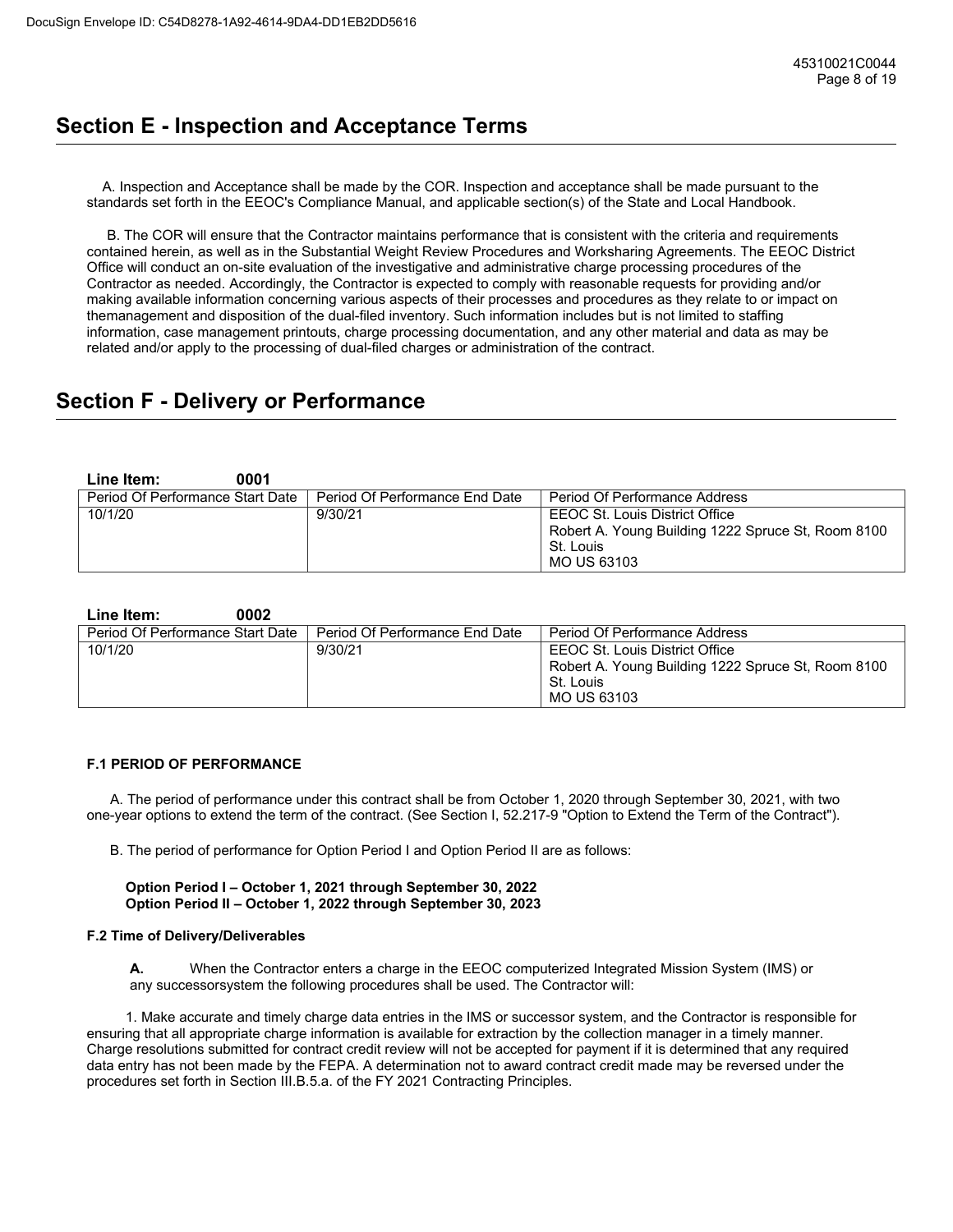2. Enter basic charge data into the IMS or successor system within five business days of the Contractor's receipt of each charge as set forth in Section III.B.5.a of the FY 2021 Contracting Principles in order to be eligible to receive contract credit.

3. Provide EEOC with a list of final actions within a time frame agreed upon by the COR and the Contractor, but usually no later than 30 calendar days after the resolution of each charge to meet the requirement of Section III. B.2 of the FY 2021 Contracting Principles. The Contractor must ensure the timely and accurate entry of data into the IMS or successor system. The COR will generate charge data lists and reports through the IMS or successor system to verify that this requirement is being met throughout the term of this contract.

4. Enter all charge data for contract credit submissions through each quarter not later than the 8th calendar day of the month following each quarter.

**B.** When the Contractor is not on the IMS or successor system, the following procedures shall be used. The Contractor will:

1. Submit monthly contract production reports to the COR for review. The monthly reports shall consist of EEOC Forms 322 - FEPA Performance Report and 472 - FEPA Charge List or similar reports from a successor system to IMS. Upon award of the contract, the monthly reports must be received by the COR not later than the 8th calendar day of the month following each month.

2. Furnish to the COR, separate written reports as may be expressly required.

3. Provide the EEOC with a list of charge resolutions with respect to dual-filed charges within a time frame agreed upon with the COR, but no later than thirty (30) calendar days after the charge resolution dates. The lists of charge resolutions will be provided on EEOC Form 472 or similar reports from a successor system to IMS. After receipt of the lists, and when requested by the COR, the Contractor will forward all charge file information, or a copy of such information, within five business days of the requests. The COR may extend or reasonably alter the five-day time frame as deemed necessary and appropriate (For non-certified Contractors, file information must be submitted within five business days of submission of the Form 472/resolution listing or similar successor reports unless the time frame is extended or otherwise modified by the COR). Failure to timely submit reports and charge file information will result in the denial of contract credit for the affected resolutions.

4. The Contractor must make timely and accurate submission to the EEOC of EEOC Form 322 and EEOC Form 472 or similar successor reports. All reports covering the first three quarters of the FY 2021 contract must be received by the EEOC prior to September 30, 2021.

#### **C. Proposal for FY 2021 FEPA Engagement**

The Contractor must submit to the Contracting Officer Representative prior to September 30, 2021, a written proposal detailing a joint enforcement, joint outreach or joint training activity with the EEOC District Office which (1) identifies and supports a specific priority contained in either EEOC's Strategic Enforcement Plan or the District Office's Complement Plan, (2) contains sufficient details and a certification that the FEPA is willing and able to perform the actions it proposed to perform, and (3) which the EEOC finds to be feasible and acceptable.

### **Section G - Contract Administration Data**

| Total Obligated Amount: \$30,600.00 | The Obligated Amount is broken down by line of accounting as follows:   |
|-------------------------------------|-------------------------------------------------------------------------|
| Contract ACRN:                      | LOA:2021 0100B2121D 10SLPPS FPSLP NA 251010 999996 9999 SLCR NA NA NA   |
| Amount: \$29,600.00                 |                                                                         |
| Clin 0001: \$29,600.00              |                                                                         |
|                                     |                                                                         |
| Contract ACRN:                      | LOA:2021 0100B2121D 10SLPPS FPSLP NA 251010 999996 9999 SLJOUT NA NA NA |
| Amount: \$1,000.00                  |                                                                         |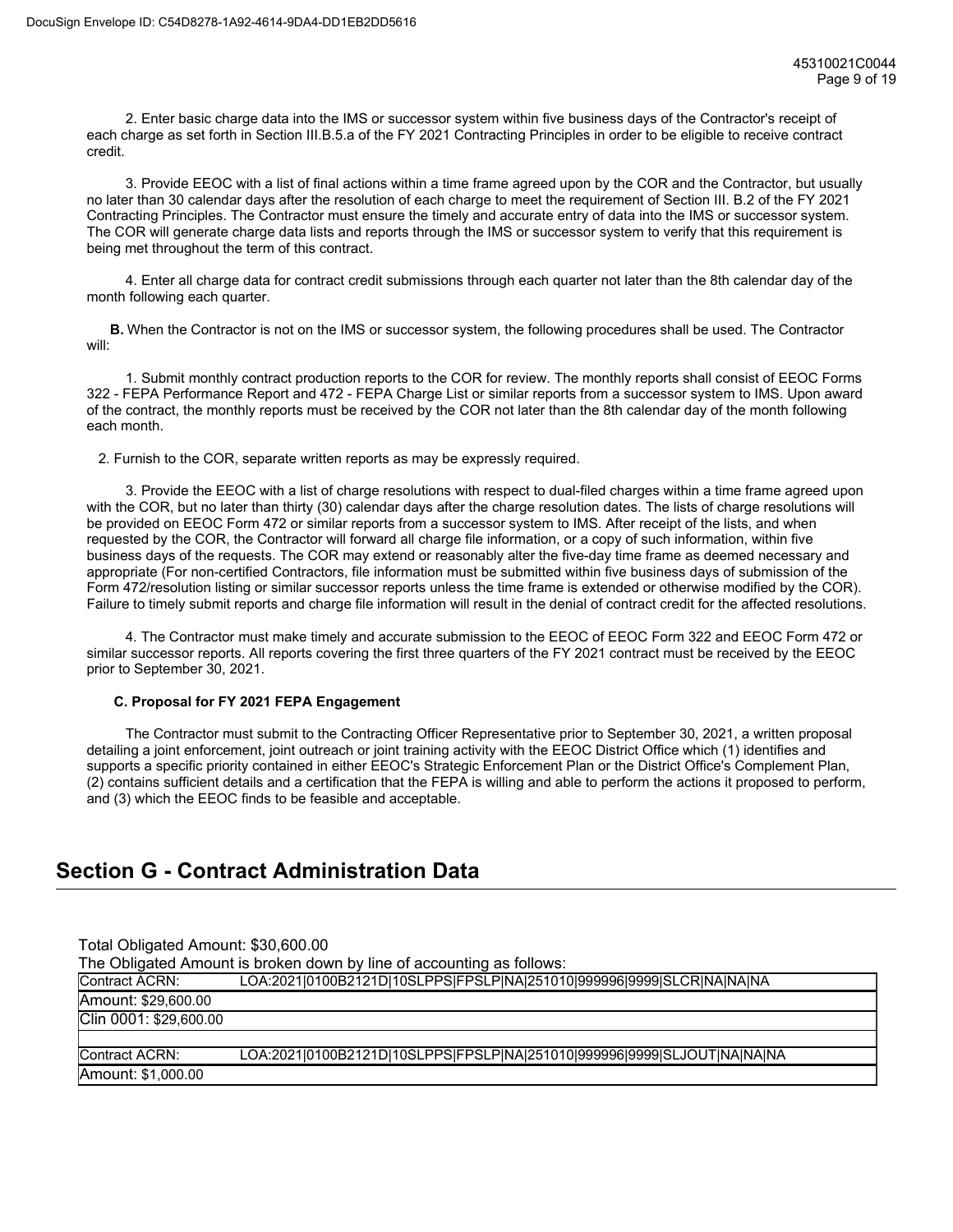| Clin 0002: \$1,000.00                                                |                      |  |  |
|----------------------------------------------------------------------|----------------------|--|--|
|                                                                      |                      |  |  |
| <b>Requesting Office Address</b>                                     |                      |  |  |
| <b>EEOC Office of Field Programs - State and Local</b>               |                      |  |  |
| 131 M Street, N.E., 5th Floor                                        |                      |  |  |
| Washington DC 20507                                                  |                      |  |  |
| Phone:                                                               | Fax:                 |  |  |
| <b>Contact Details:</b>                                              |                      |  |  |
| Yao, James                                                           |                      |  |  |
| JAMES.YAO@EEOC.GOV                                                   |                      |  |  |
|                                                                      |                      |  |  |
| <b>COR Office Address</b>                                            |                      |  |  |
| <b>EEOC St. Louis District Office</b>                                |                      |  |  |
| Robert A. Young Building 1222 Spruce St, Room 8100                   |                      |  |  |
| St. Louis MO 63103                                                   |                      |  |  |
| 314-539-7834<br>Phone:                                               | Fax:<br>314-539-7833 |  |  |
| <b>Contact Details:</b>                                              |                      |  |  |
|                                                                      |                      |  |  |
|                                                                      |                      |  |  |
| <b>Issuing Office Address</b>                                        |                      |  |  |
| <b>EEOC OCFO ASD</b>                                                 |                      |  |  |
| 131 M Street, N.E., 4th Floor                                        |                      |  |  |
| Washington DC 20507<br>Phone:                                        |                      |  |  |
| <b>Contact Details:</b>                                              | Fax:<br>202-663-4178 |  |  |
| Haslett, Tia S                                                       |                      |  |  |
| tia.haslett@eeoc.gov                                                 |                      |  |  |
|                                                                      |                      |  |  |
|                                                                      |                      |  |  |
| <b>Submit Invoices To Address</b>                                    |                      |  |  |
| <b>EEC Invoice, IBC Email</b>                                        |                      |  |  |
| Email: eeoc_vendor_payments_ibcdenver@ibc.doi.gov<br>Denver CO 80235 |                      |  |  |
| Phone:                                                               | Fax:                 |  |  |
| <b>Contact Details:</b>                                              |                      |  |  |
|                                                                      |                      |  |  |
|                                                                      |                      |  |  |
| <b>Administration Office Address</b>                                 |                      |  |  |
| <b>EEOC St. Louis District Office</b>                                |                      |  |  |
| Robert A. Young Building 1222 Spruce St, Room 8100                   |                      |  |  |
| St. Louis MO 63103                                                   |                      |  |  |
| Phone:<br>314-539-7834                                               | Fax:<br>314-539-7833 |  |  |
| <b>Contact Details:</b>                                              |                      |  |  |
|                                                                      |                      |  |  |
|                                                                      |                      |  |  |
| <b>Remit To Office Address</b>                                       |                      |  |  |
| EEC Payment, Interior Business Center                                |                      |  |  |
| Attn: EEOC Invoice Processing Team                                   |                      |  |  |
| 7301 W. Mansfield Avenue                                             |                      |  |  |
| Mail Stop D 2770                                                     |                      |  |  |
| Denver CO 80235<br>Phone:                                            | Fax:                 |  |  |
| <b>Contact Details:</b>                                              |                      |  |  |
|                                                                      |                      |  |  |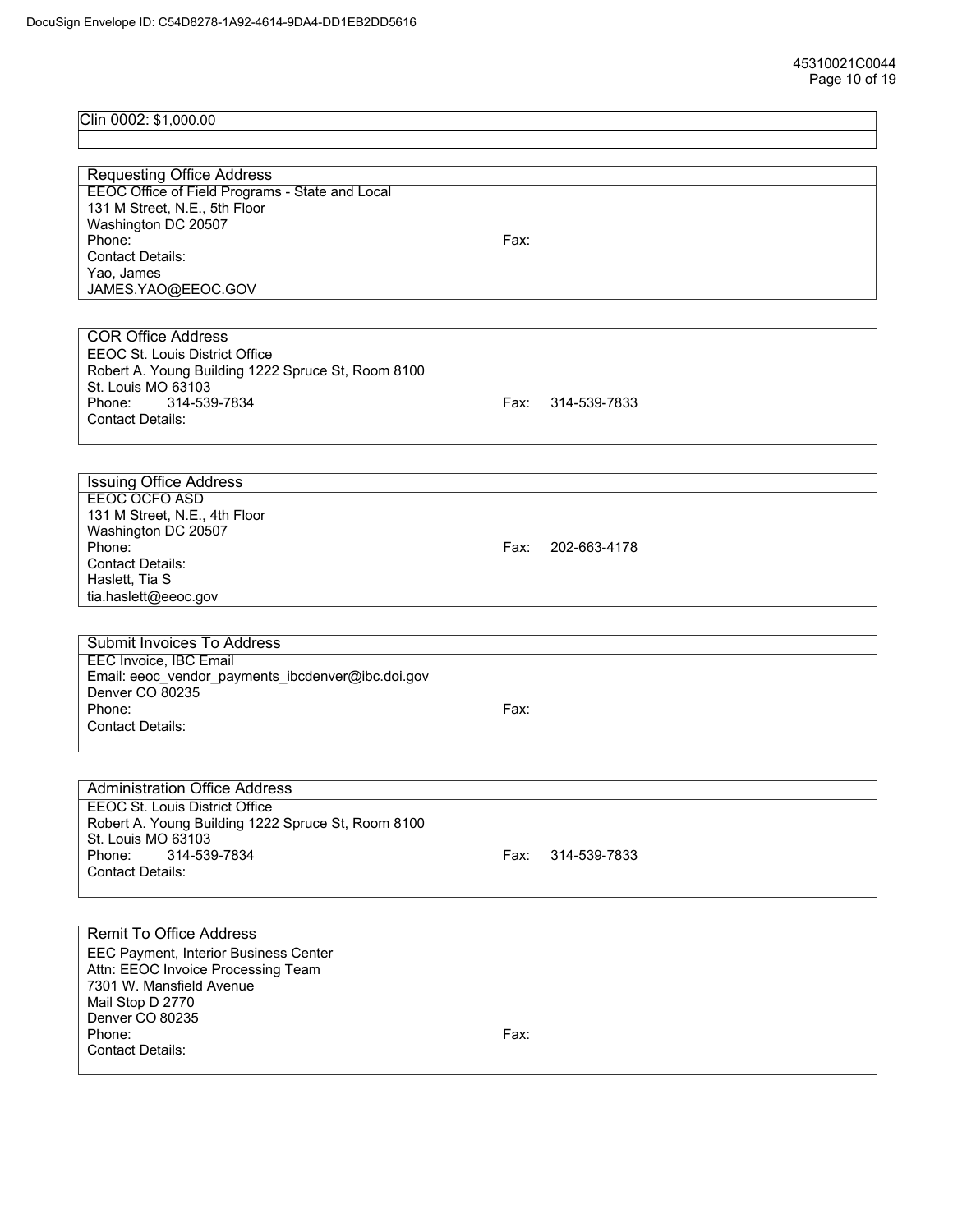#### **G.1 Contract Administration Data**

- A. Contracting Officer: See Block 20A of SF 26
- B. Inspection and Acceptance: See Section E of the Schedule
- C. Accounting and Appropriation Data: See Accounting Line, Accounting and Appropriations Data
- D. Contracting Officer's Representative:

Joseph Wilson

EEOC State, Local and Tribal Program Manager EEOC St. Louis District Office

Office Telephone: (314) 798-1930 Email: Joseph.wilson@eeoc.gov

- E. Paying Office: See Block 12 of SF-26
- F. Program Contact:

James Yao, Supervisory Program Analyst State, Local and Tribal Programs

Office of Field Programs

131 M Street, N.E., Fifth Floor Washington, DC 20507

Telephone: (202) 921-2886 Email: james.yao@eeoc.gov

#### **G.2 CONTRACTING OFFICER**

The Contracting Officer shall be the only individual authorized to modify any of the terms of the contract or redirect the efforts of the Contractor.

#### **G.3 CONTRACTING OFFICER REPRESENTATIVE**

The EEOC State, Local and Tribal Coordinator/Program Manager for the District Office will serve as the Contracting Officer's Representative (COR) during the performance of this contract. The name of the authorized COR will appear in Section G.1 Contract Administration Data. The COR shall monitor the contract and provide the Contractor with technical guidance. Technical guidance shall mean providing details or interpretation of the scope of work and the requirements set forth in the contract. It is intended that any details, interpretations or suggestions furnished shall not constitute any changes in terms and conditions of the contract. The COR has the responsibility for monitoring and evaluating all phases of the Contractor's performance in order to determine compliance with the technical requirements of the contract. The COR is responsible for providing oversight to the District Office District Resource Manager (DRM) for the preparation of the official receiving report to record acceptance in EEOC's financial system procurement module. No payment may be made until a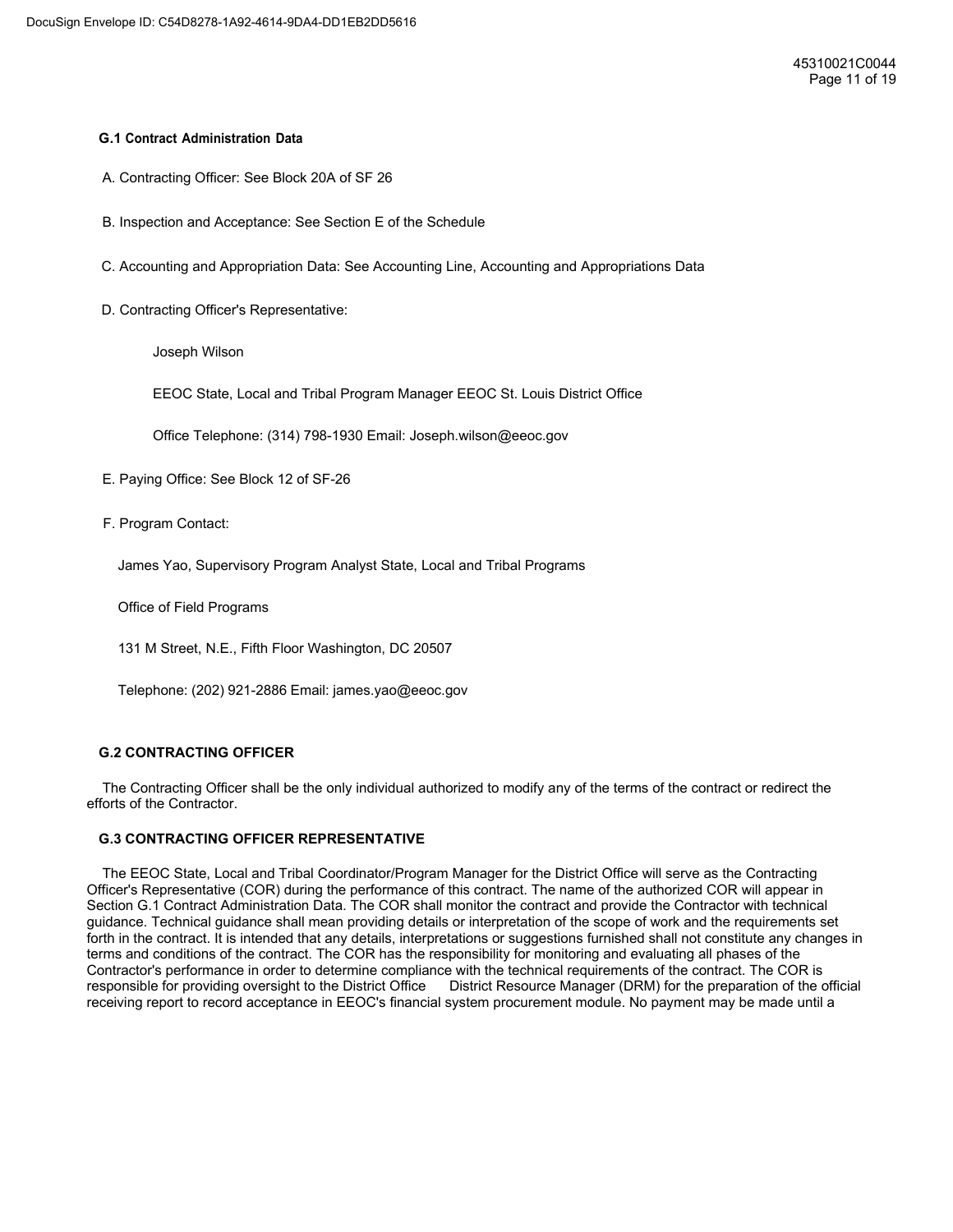properly completed receiving report is transmitted to the payment office.

#### **G.4** INVOICING INSTRUCTIONS

A. The Contractor shall submit an original invoice(s) and any other information required to make payments to the following e-mail address: eeoc\_vendor\_payments\_IBCDenver@IBC.DOI.Gov

B. A copy of the invoice must be sent to the designated COR.

#### **G.5** PAYMENT SCHEDULE

Upon contract execution, an advance payment invoice not to exceed fifty (50) percent of the number of charge resolutions stated in the contract may be submitted by the Contractor. Subsequent payments will be based on the Contractor's actual production of accepted charge resolutions. No payment will be made until the contract and subsequent modifications, if any, are returned, properly executed, to the Equal Employment Opportunity Commission, Acquisition Services Division, 131 M Street, N.E., 4th Floor, Washington, D.C. 20507.

#### **G.6** CONTRACT ADJUSTMENTS FOR TRAINING

The EEOC may adjust the contract for training when the following conditions exist:

A. If the Contractor has not invoiced for training completed within a thirty (30) calendar day period, the Contracting Officer may unilaterally deobligate the amount of funds the government determines to be in excess of the amount needed to pay for training.

B. In the event the government determines before training is to be conducted that the amount of funds provided under the contract should be reduced or increased as a result of a revised estimation of the amount of funds needed to pay for training, the Contracting Officer may unilaterally modify the contract to provide funds for training in accordance with the government's revised estimate.

### **Section H - Special Contract Requirements**

#### **H.1 TITLE VII, ADA AND GINA CONFIDENTIALITY PROVISIONS**

The Contractor agrees to abide by the confidentiality provisions of Title VII, ADA and the GINA as those provisions are interpreted by the EEOC. The Contractor shall not make public in any manner whatever the following information if said information was obtained from the EEOC:

1. The existence of a Title VII, ADA and/or GINA charge filed by a particular charging party against a particular respondent, unless a Title VII, ADA and/or GINA lawsuit has been instituted,

2. Information obtained by the EEOC pursuant to its investigation authority (Section 709(a)), unless a Title VII, ADA and/or GINA lawsuit involving that information has been instituted and,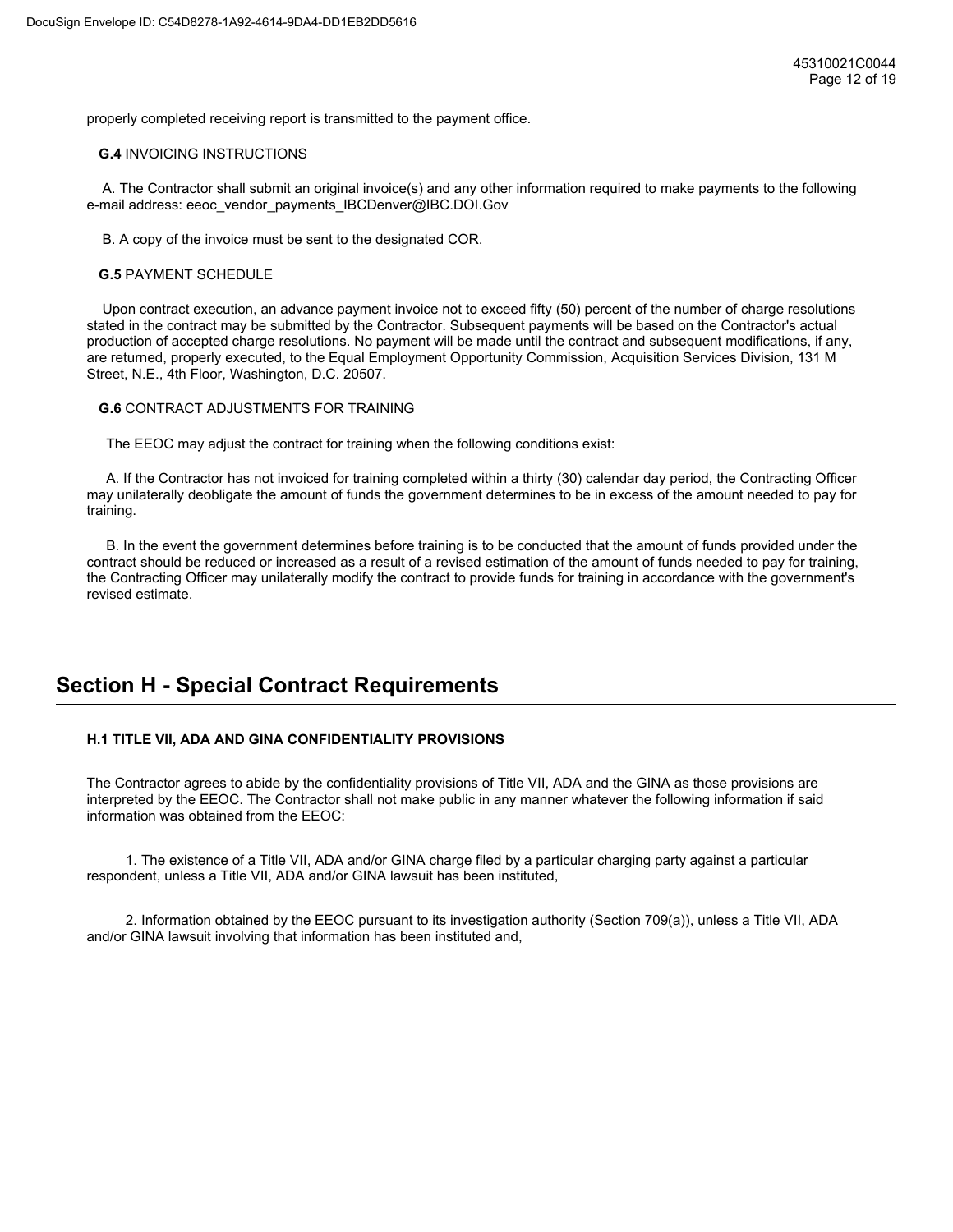3. Things said or done by the parties (i.e. charging parties and respondents, and the EEOC) during the settlement efforts or conciliation of a charge.

4. Pursuant to Paragraph 4(b) of the EEOC Memorandum of Understanding with the Office of Federal Contract Compliance Programs (OFCCP), information compiled by OFCCP and provided to the EEOC may be provided to an FEP Agency (i.e. the Contractor) upon its request. It is further understood and agreed that the Contractor will not disclose to third parties, including charging parties, respondents, and their attorneys, any such information without first requesting and obtaining the express written approval of the Director of OFCCP.

#### H.2 **CONTRACT ADJUSTMENTS**

A. The COR will review production on a quarterly basis. The Contractor is expected to produce approximately 1/4 of the total charge resolutions required under the contract each quarter. If the annualized linear production of the Contractor's actual production at any time indicates that the Contractor is producing at a rate that would not meet the number of charge resolutions required under the contract, the government may unilaterally modify the contract price and the total number of charge resolutions (downward adjustments) to reflect the annualized charge production projection.

B. The government has the unilateral option to increase the number of contracted charge resolutions and/or intake services (upward adjustments), based on the actual or projected production of charge resolutions and intake services.

#### **H.3 RIGHTS IN DATA**

The Government shall have access to all case files created and developed in the performance of this contract at all reasonable times when they are in the possession of the Contractor. The Contractor shall have access to such case files at all reasonable times while they are in the possession of the EEOC. No case files, reports, studies, findings or other information collected or created in the performance of

this contract shall be released by the Contractor except as authorized in accordance with the Confidentiality Provisions set forth at paragraph H.1 above.

#### **H.4 INDEMNIFICATION**

The Contractor shall indemnify the Government, its officers, agents, employees and assignees, for all claims of any nature arising out of the performance of this contract, including costs and expenses resulting from such claims.

#### **H.5 ACKNOWLEDGMENT OF GOVERNMENT**

The Contractor agrees that in the communication or release of all information concerning work performed or work to be performed under this contract, such communication or release, written or oral, shall be jointly approved by the COR and the Contractor, and shall include a statement indicating that the project or effort is co-sponsored by the EEOC.

#### **H.6 DIRECT AND INDIRECT COSTS**

This is a fixed price contract. No additional funds will be added for direct or indirect costs incurred by the Contractor in the performance of services that exceed the unit price(s) indicated in the pricing schedule.

#### **H.7 NOTICE OF ADVERSE COURT ACTION**

The Contractor will provide written notification to the Program Contact under paragraph **G.1.F** of any adverse local, state, or federal court decision issued against the Contractor relevant to the Equal Opportunity clause in Section I of this contract. Such notice shall be provided within ten (10) business days of the court's decision.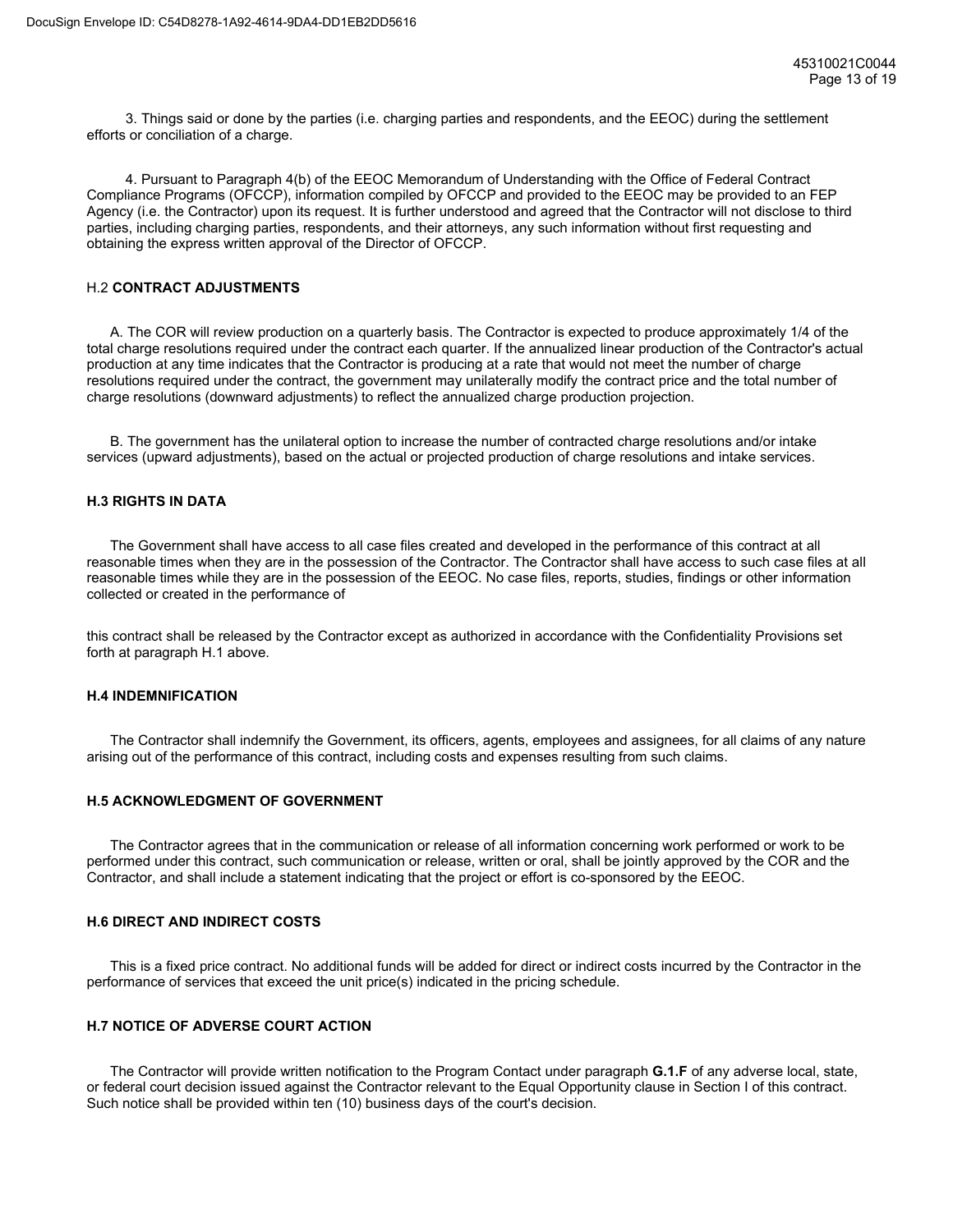#### **H.8 PRIVACY ACT**

This contract requires the collection, creation and maintenance of records that are subject to the Privacy Act of 1974. See the Privacy Act Notification Clause and the Privacy Act Clause incorporated into this contract in Section I. The records compiled, created and maintained pursuant to this contract are included in the EEOC's Privacy Act System EEOC-3, "Title VII, Americans with Disabilities Act, and Genetic Information Nondiscrimination Act Discrimination Case Files," or Privacy Act System EEOC-1, "Age and Equal Pay Discrimination Case Files." The contents and operation of these systems are described in Federal Register Notice, "Privacy Act of 1974; Publication of Notices of Systems of Records and Proposed New Systems of Records", dated November 17, 2016, and included in Section J of this contract. The EEOC's Privacy Act regulations, at 29 CFR, Part 1611 are hereby incorporated by reference.

#### **H.9 CHARGE DATA SYSTEM - DATABASE**

The Contractor is expected to reconcile its database with the EEOC's database as necessary and appropriate. If significant discrepancies occur and cannot be eliminated through a routine reconciliation,

the EEOC may request a hard inventory of the Contractor's charge inventory. Such hard inventory must be conducted in accordance with guidelines prescribed by the EEOC.

#### **H.10 FEPA ENGAGEMENT FUNDING**

To be eligible to invoice for the funding, in the amount of \$1,000, the Contractor must submit to the Contracting Officer Representative prior to September 30, 2021, a written proposal detailing a joint enforcement, joint outreach or joint training activity with the EEOC District Office which (1) identifies and supports a specific priority contained in either EEOC's Strategic Enforcement Plan or the District Office's Complement Plan, (2) contains sufficient details and a certification that the FEPA is willing and able to perform the actions it proposes to perform, and (3) the EEOC finds to be feasible and acceptable.

#### **H.11 Information Security Related to Use of EEOC's Integrated Mission System (IMS) OR Successor System**

FEPA Directors are responsible for authorizing IMS or successor system account creation and determining the appropriate level of system access to provide each user by employing the concept of least privilege - providing the minimal level of access required to perform their job functions. When determining the appropriate level of access for a user, the FEPA Director must consider the status of the user's government background investigation (whether completed or in-process). Depending on the business need and sensitivity of the data, it may be appropriate to limit/restrict a user's system access until the background investigation is completed.

FEPA Directors must ensure that, upon a user's separation, IMS or successor system access is removed and system accounts are disabled as of the close-of-business on the employee's separation date.

Inactive accounts (accounts that have not been logged in within 30 days) will be disabled by the EEOC.

A certification of system accounts by each FEPA Director must be performed annually. During this review a list of active system users will be forwarded to the FEPA Director for their review. Each FEPA Director or their designee must review the account listing to ensure that all individuals listed for each system have the need and the proper level of access for each system. Any modifications or deletions must be forwarded by the Director to EEOC for action and the Director must then certify the accuracy of the report. This process has been automated to be accessed, reviewed, and certified from within the IMS system or a process developed with the successor system.

Users must access IMS or successor system from workstations that are compliant with the security and privacy policy requirements of their state/local government oversight bodies. At a minimum, workstations must include anti-virus protection that is updated on a regular basis.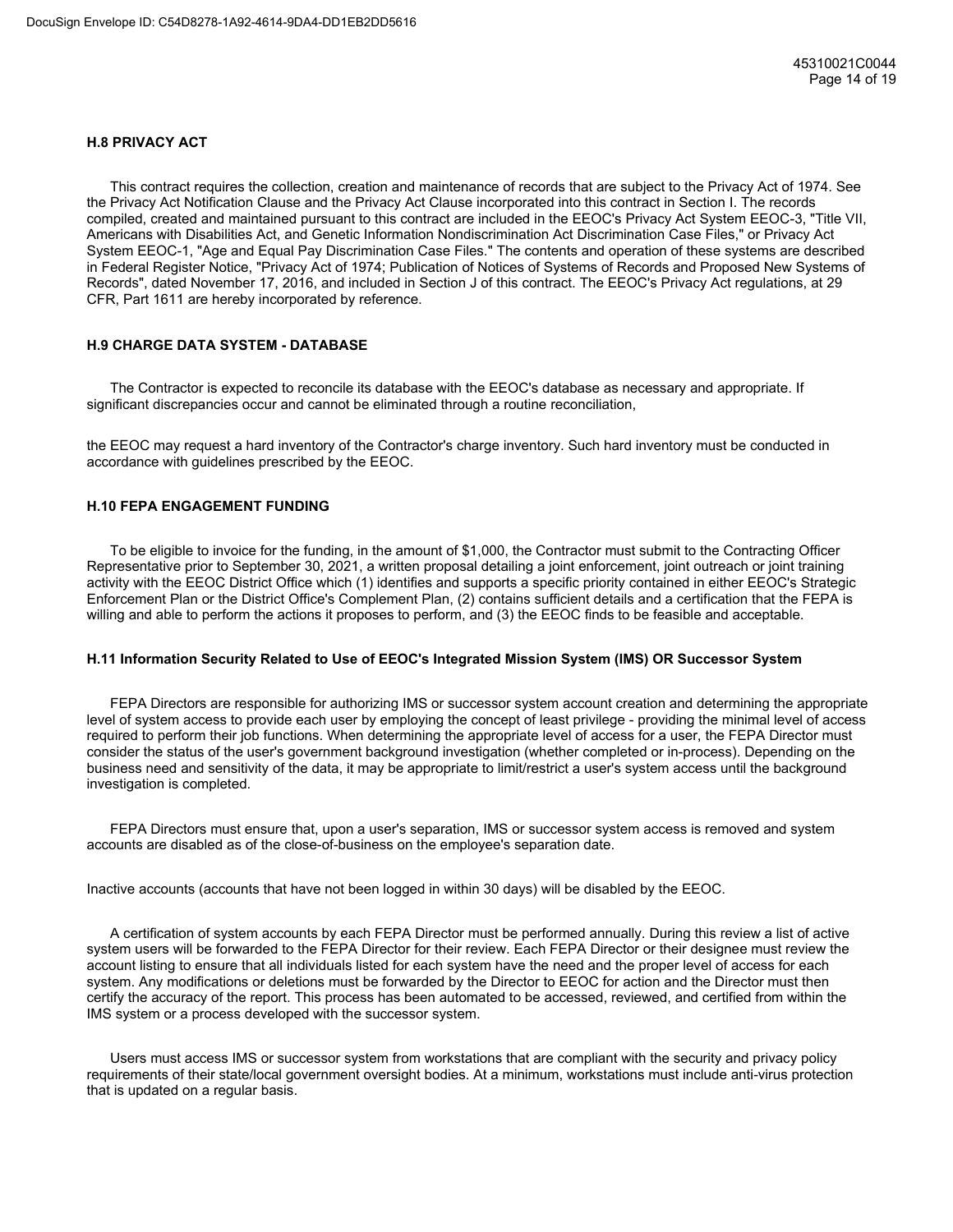FEPA Directors are responsible for ensuring that their employees, contractors, contingent workers, and all other users of EEOC's IMS or successor system receive Information Security Awareness Training on an annual basis.

### **Section I - Contract Clauses**

#### **52.217-9 Option to Extend the Term of the Contract. (MAR 2000)**

(a) The Government may extend the term of this contract by written notice to the Contractor within 30 days prior to the contract expiration date; provided that the Government gives the Contractor a preliminary written notice of its intent to extend at least 60 days before the contract expires. The preliminary notice does not commit the Government to an extension. (b) If the Government exercises this option, the extended contract shall be considered to include this option clause.

(c) The total duration of this contract, including the exercise of any options under this clause, shall not exceed 36 months.

#### **(End of clause)**

#### **52.252-2 Clauses Incorporated by Reference. (FEB 1998)**

This contract incorporates one or more clauses by reference, with the same force and effect as if they were given in full text. Upon request, the Contracting Officer will make their full text available. Also, the full text of a clause may be accessed electronically at this/these address(es): www.acquisition.gov/far/index.html.

#### **(End of clause)**

| <b>Clause Number</b> | Clause Title                                 |
|----------------------|----------------------------------------------|
| 52.202-1             | Definitions. (JUN 2020)                      |
| 52.203-3             | Gratuities. (APR 1984)                       |
| 52.203-5             | Covenant Against Contingent Fees. (MAY 2014) |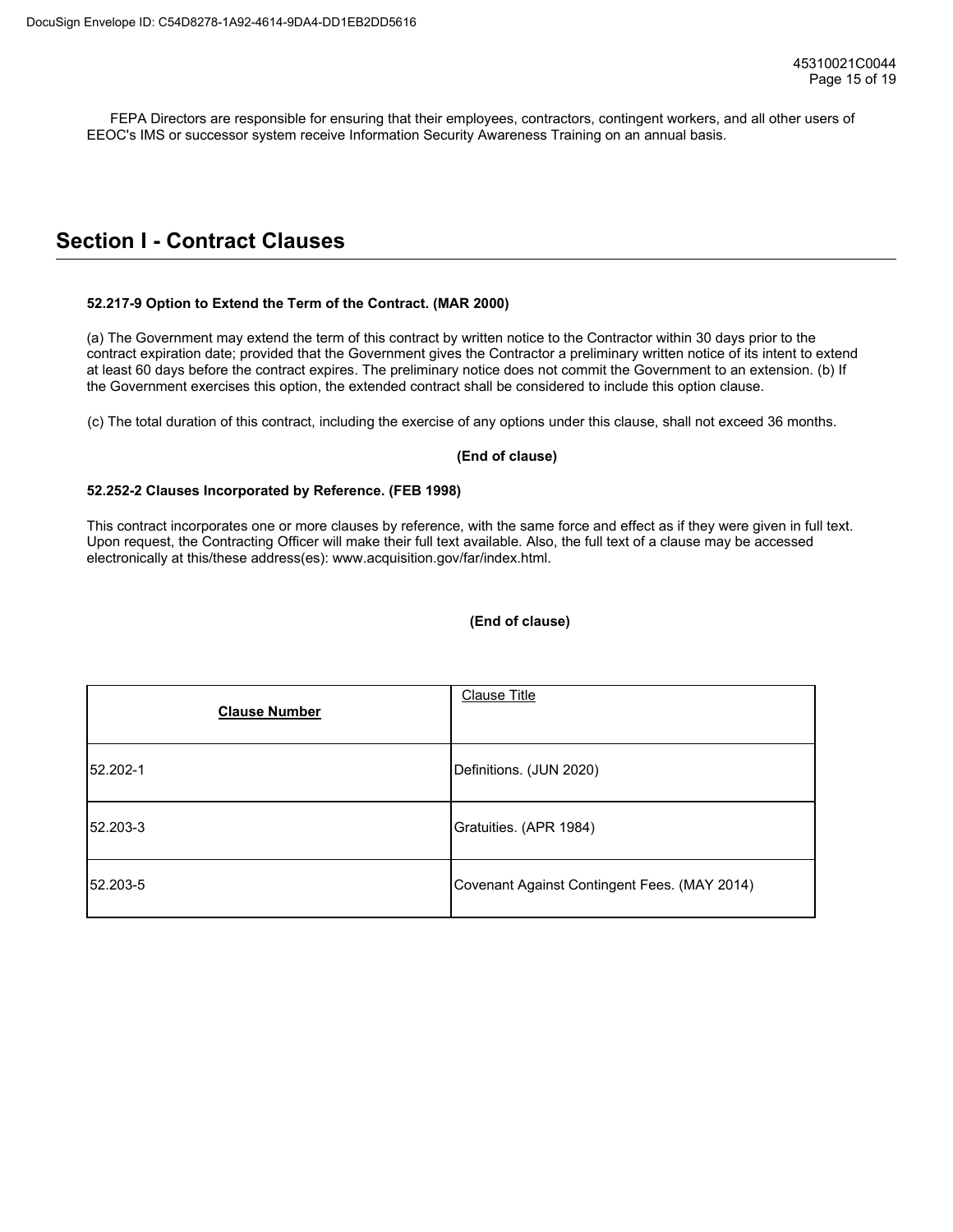| 52.203-6  | Restrictions on Subcontractor Sales to the Government.<br>(JUN 2020)                                                                               |
|-----------|----------------------------------------------------------------------------------------------------------------------------------------------------|
| 52.203-7  | Anti-Kickback Procedures. (JUN 2020)                                                                                                               |
| 52.203-8  | Cancellation, Rescission, and Recovery of Funds for<br>Illegal or Improper Activity. (MAY 2014)                                                    |
| 52.203-10 | Price or Fee Adjustment for Illegal or Improper Activity.<br>(MAY 2014)                                                                            |
| 52.203-12 | Limitation on Payments to Influence Certain Federal<br>Transactions. (JUN 2020)                                                                    |
| 52.203-17 | Contractor Employee Whistleblower Rights and<br>Requirement to Inform Employees of Whistleblower<br>Rights. (JUN 2020)                             |
| 52.203-19 | Prohibition on Requiring Certain Internal Confidentiality<br>Agreements or Statements (JAN 2017)                                                   |
| 52.204-4  | Printed or Copied Double-Sided on Postconsumer Fiber<br>Content Paper (MAY 2011)                                                                   |
| 52.204-12 | Unique Entity Identifier Maintenance. (OCT 2016)                                                                                                   |
| 52.204-13 | System for Award Management Maintenance. (OCT<br>2018)                                                                                             |
| 52.204-23 | Prohibition on Contracting for Hardware, Software and<br>Services Developed or Provided by Kaspersky Lab and<br>Other Covered Entities. (JUL 2018) |
| 52.204-25 | Prohibition on Contracting for Certain<br>Telecommunications and Videos Surveillance Services<br>or Equipment. AUG 2020)                           |
| 52.209-6  | Protecting the Government's Interest When<br>Subcontracting with Contractors Debarred, Suspended,<br>or Proposed for Debarment. (JUN 2020)         |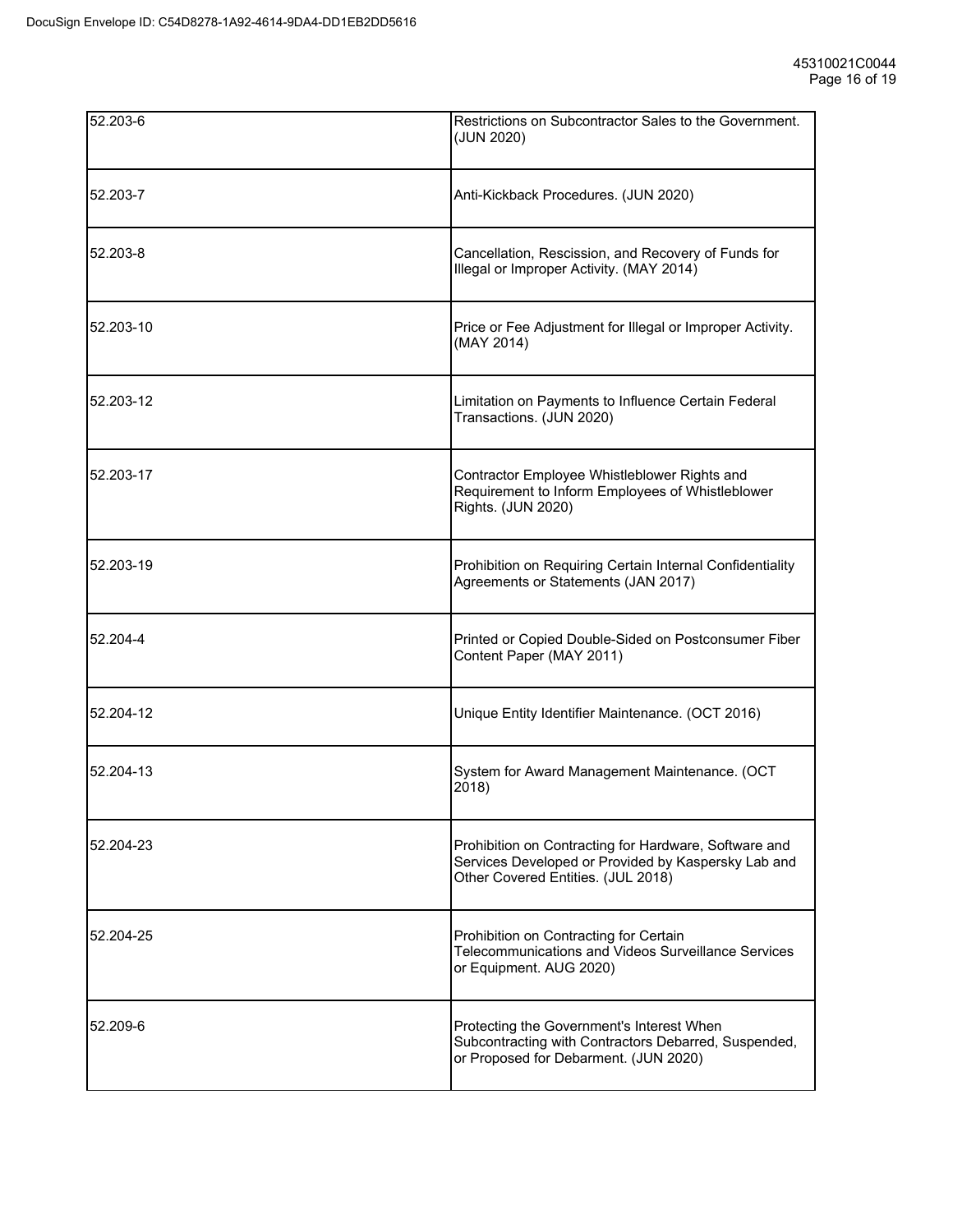| 52.215-2  | Audit and Records - Negotiation. (JUN 2020)                                          |
|-----------|--------------------------------------------------------------------------------------|
| 52.215-8  | Order of Precedence - Uniform Contract Format. (OCT<br>1997)                         |
| 52.222-3  | Convict Labor. (JUN 2003)                                                            |
| 52.222-21 | Prohibition of Segregated Facilities. (APR 2015)                                     |
| 52.222-26 | Equal Opportunity. (SEPT 2016)                                                       |
| 52.222-35 | Equal Opportunity for Veterans. (JUN 2020)                                           |
| 52.222-36 | Equal Opportunity for Workers with Disabilities. (JUN<br>2020)                       |
| 52.222-37 | Employment Reports on Veterans. (JUN 2020)                                           |
| 52.222-40 | Notification of Employee Rights Under the National Labor<br>Relations Act (DEC 2010) |
| 52.222-50 | Combating Trafficking in Persons. (OCT 2020)                                         |
| 52.222-54 | Employment Eligibility Verification. (OCT 2015)                                      |
| 52.223-6  | Drug-Free Workplace. (MAY 2001)                                                      |
| 52.223-18 | Encouraging Contractor Policies to Ban Text Messaging<br>While Driving. (JUN 2020)   |
| 52.224-1  | Privacy Act Notification. (APR 1984)                                                 |
| 52.224-2  | Privacy Act. (APR 1984)                                                              |
| 52.225-13 | Restrictions on Certain Foreign Purchases. (FEB 2021)                                |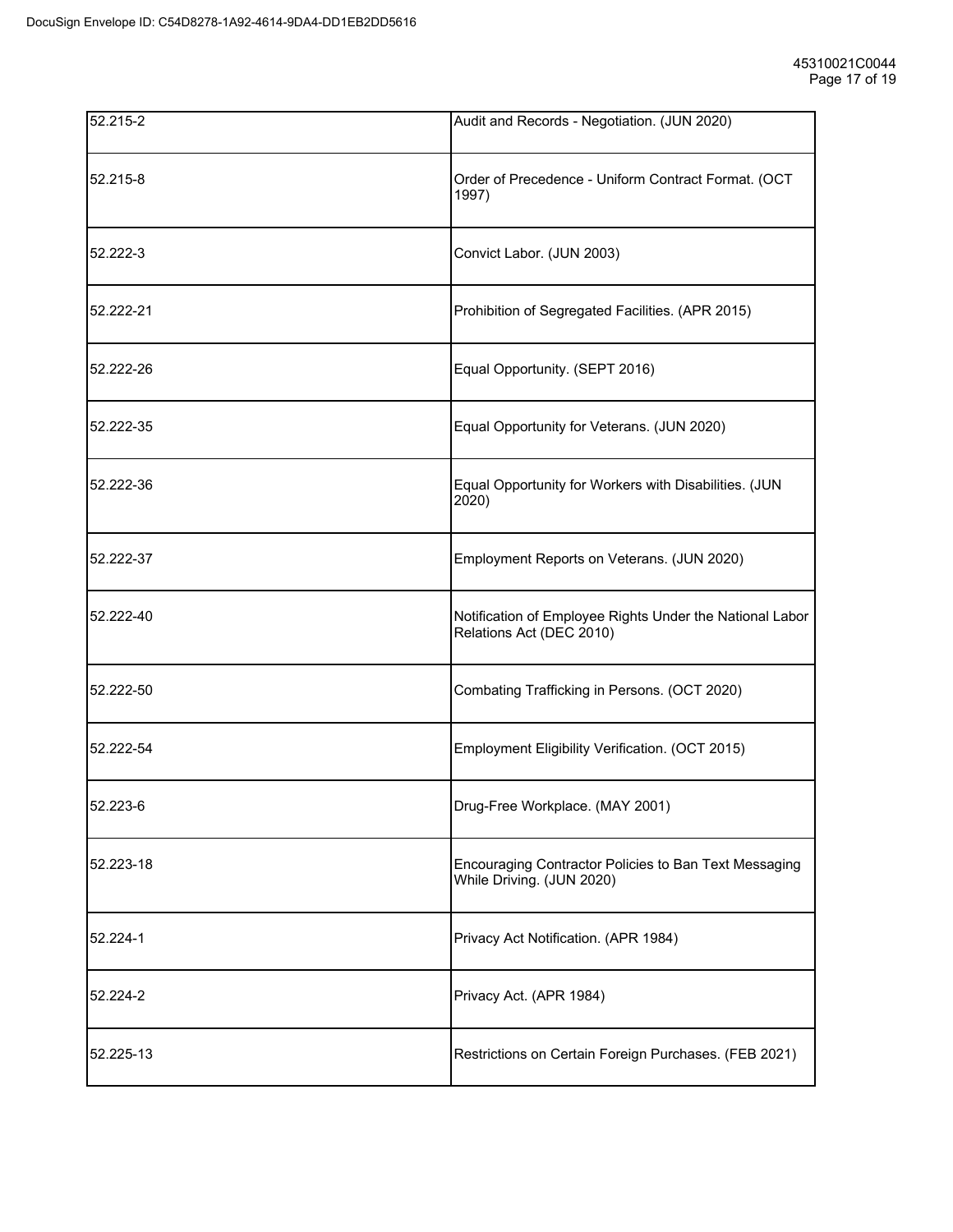| 52.229-4     | Federal, State, and Local Taxes (State and Local<br>Adjustments). (FEB 2013)         |
|--------------|--------------------------------------------------------------------------------------|
| 52.232-1     | Payments. (APR 1984)                                                                 |
| 52.232-8     | Discounts for Prompt Payment. (FEB 2002)                                             |
| 52.232-11    | Extras. (APR 1984)                                                                   |
| 52.232-25    | Prompt payment. (JAN 2017)                                                           |
| 52.232-33    | Payment by Electronic Funds Transfer System for Award<br>Management. (OCT 2018)      |
| 52.232-39    | Unenforceability of Unauthorized Obligations. (JUN 2013)                             |
| 52.233-1     | Disputes. (MAY 2014)                                                                 |
| 52.233-3     | Protest after Award. (AUG 1996)                                                      |
| 52.233-4     | Applicable Law for Breach of Contract Claim. (OCT 2004)                              |
| 52.242-2     | Production Progress Reports. (APR 1991)                                              |
| 52.243-1 *A1 | Changes - Fixed-Price. (AUG 1987) - Alternate I (APR<br>1984)                        |
| 52.244-6     | Subcontracts for Commercial Items. (NOV 2020)                                        |
| 52.245-1     | Government Property. (JAN 2017)                                                      |
| 52.249-4     | Termination for Convenience of the Government<br>(Services) (Short Form). (APR 1984) |
| 52.249-8     | Default (Fixed-Price Supply and Service). (APR 1984)                                 |